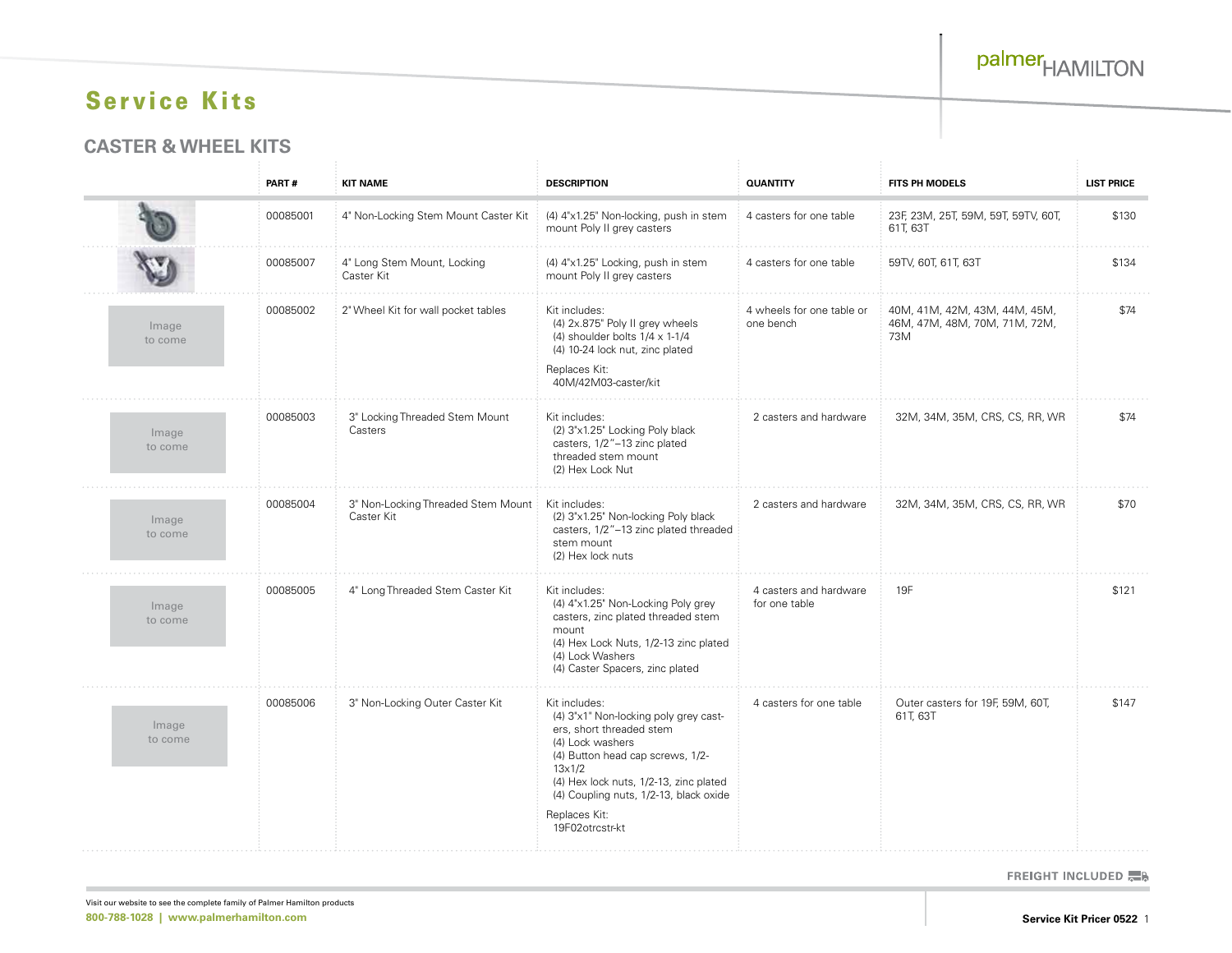#### **CASTER & WHEEL KITS**

|                  | PART#    | <b>KIT NAME</b>                                                             | <b>DESCRIPTION</b>                                                            | <b>QUANTITY</b>         | <b>FITS PH MODELS</b>                            | <b>LIST PRICE</b> |
|------------------|----------|-----------------------------------------------------------------------------|-------------------------------------------------------------------------------|-------------------------|--------------------------------------------------|-------------------|
|                  | 00085008 | 3" Dual Wheel Locking Casters with<br>threaded stem mount                   | Kit includes:<br>(4) 3" Dual black locking casters with<br>1/2"-13 stem       | 4 casters for one table | Chariot Mobile Booth, Room Divider,<br>PH14, 32M | \$134             |
| Image<br>to come | 00085009 | 3" Non-Locking Casters with short<br>threaded stem                          | Kit includes:<br>(4) 3"x1" Non-Locking poly2grey<br>Casters with 1/2"-13 stem | 4 casters for one table | 22M                                              | \$74              |
|                  | 00085010 | 2-3/8" Dual Wheel Locking Casters with Kit includes:<br>small threaded stem | (4) Dual Wheel locking caster with<br>1/2"-13 stem                            | 4 casters for one table | Discovery, Re-Load, Story                        | \$114             |

### **LEG CAPS & BUMPERS**

|                  | PART#    | <b>KIT NAME</b>                    | <b>DESCRIPTION</b>                                                     | <b>QUANTITY</b> | <b>FITS PH MODELS</b>                                                                                                        | <b>LIST PRICE</b>              |
|------------------|----------|------------------------------------|------------------------------------------------------------------------|-----------------|------------------------------------------------------------------------------------------------------------------------------|--------------------------------|
| Image<br>to come | 00085021 | 1-3/8" Rubber Leg Cap              | Kit includes:<br>(6) 1-3/8" ID Rubber tips for center<br>leg with hole | 6 caps          | 23M, 40M, 41M, 42M, 43M, 44M,<br>45M, 46M, 47M, 48M, 70M, 71M,<br>72M, 73M                                                   | \$114                          |
| Image<br>to come | 00085022 | 1-1/4" Rubber Non-Marking Leg Caps | Kit includes:<br>(12) 1-1/4" black nonmarking crutch<br>tips           | 12 leg caps     | 23F, 23M, 25T, 32M, 34M, 59M, 59T,<br>60T, 61T, 63T                                                                          | \$143                          |
| Image<br>to come | 00085023 | 1" Rubber Bumper a59w Leg Caps     | Kit includes:<br>(12) 1" Rubber bumper leg caps                        | 12 leg caps     | 19F, 22F, 22M, 34F, 59TV                                                                                                     | \$79                           |
| Image<br>to come | 00085024 | 1" OD Rubber Bumper                | Kit includes:<br>(24) 1" Rubber bumper leg caps                        | 24 caps         | 19F, 23M, 40M, 41M, 42M, 43M,<br>44M, 45M, 46M, 47M, 48M, 70M,<br>71M, 72M, 73M                                              | \$70                           |
| Image<br>to come | 00085025 | 1" OD Plastic Plugs                | Kit includes:<br>(24) 1" OD Plastic plugs                              | 24 plugs        | 34F, 42M, 46M, 48M, 81R, 82R,<br>83R, 84R, 85A, 86R, 87A, 88A, 88R,<br>89R, 90R, 91A, 92A, 94R, 95R, 97R,<br>98 <sub>R</sub> | \$67                           |
|                  |          |                                    |                                                                        |                 |                                                                                                                              | <b>FREIGHT INCLUDED 黑&amp;</b> |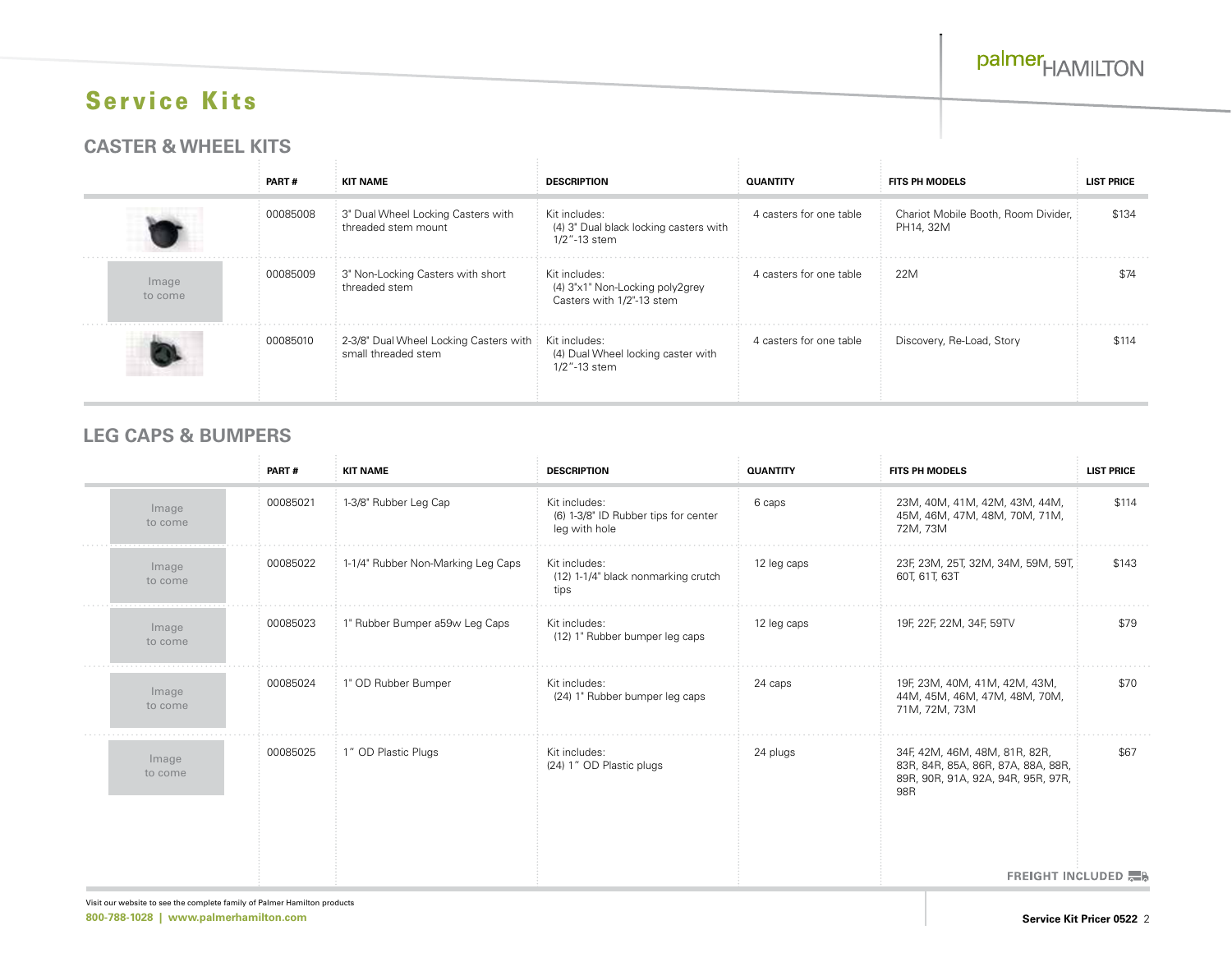#### **LATCH & SPRING KITS**

|                  | PART#    | <b>KIT NAME</b>                  | <b>DESCRIPTION</b>                                                                                                                                                                                                                                                                                                                      | <b>QUANTITY</b>           | FITS PH MODELS                                                             | <b>LIST PRICE</b> |
|------------------|----------|----------------------------------|-----------------------------------------------------------------------------------------------------------------------------------------------------------------------------------------------------------------------------------------------------------------------------------------------------------------------------------------|---------------------------|----------------------------------------------------------------------------|-------------------|
|                  | 00085101 | Down Latch Kits                  | Kit includes:<br>(5) Latch - clear zinc plated<br>(5) Solid round head rivets .250 x<br>.875, zinc plated<br>(5) Torsion springs/latches<br>(5) Push nuts, 1/4", zinc plated<br>Latch replacement instructions<br>Replaces Kit:<br>19F02LATCH-KIT                                                                                       | 5 Latch Kits for 5 tables | 19F, 23M                                                                   | \$138             |
|                  | 00085102 | Latch Kits for Wall Pocket Bench | Kit includes:<br>(5) Latches - clear, zinc plated<br>(5) Round head solid steel rivets<br>.250 x .875, zinc plated<br>(5) Torsion springs/latches<br>(5) Push nuts, 1/4 zinc plated<br>(5) Wall pocket bench downlatch<br>torsion springs<br>Latch replacement instructions<br>Replaces Kit:<br>19F02UPLATCH-KIT                        | 5 Latch Kits for 5 tables | 19F Up Latch, All Others: 42M, 43M,<br>46M, 48M, 72M, 73M Down Latch       | \$91              |
|                  | 00085105 | Latch Adjustment Kits            | Kit includes:<br>(10) 2.5" Compression Springs<br>(10) U-Nuts 1/4-20<br>(10) 1/4-20 Center Lock Nuts<br>(10) SS Socket Head Screw Caps<br>1/4-20 X 2 1/2<br>(1) 3/16 Ball Point Allen L-Key<br>(10) Nyloc Nuts 1/4-20<br>Latch Adjustment Instructions<br>Replaces Kits:<br>42M03ADJBOLTKIT<br>19F02ADJBOLTKIT-10<br>40M03ADJBOLTKIT-10 | 10 kits                   | 19F, 40M, 41M, 42M, 43M, 44M,<br>45M, 46M, 47M, 48M, 70M, 71M,<br>72M, 73M | \$80              |
| Image<br>to come | 00085106 | Lock Rod Spring & Retainer Kits  | Kit includes:<br>(4) Lock rod torsion springs<br>(8) Lock rod collars<br>(8) E-style retaining rings<br>(1) 1/8" long handle allen wrench<br>Replaces Kit:<br>59T05-LRODKIT                                                                                                                                                             | 4 kits for 4 tables       | 22M, 25T, B27, S27, RS27, B29,<br>RS29, S29, 59T, 60T, 61T, 63T            | \$91              |

**FREIGHT INCLUDED 票8**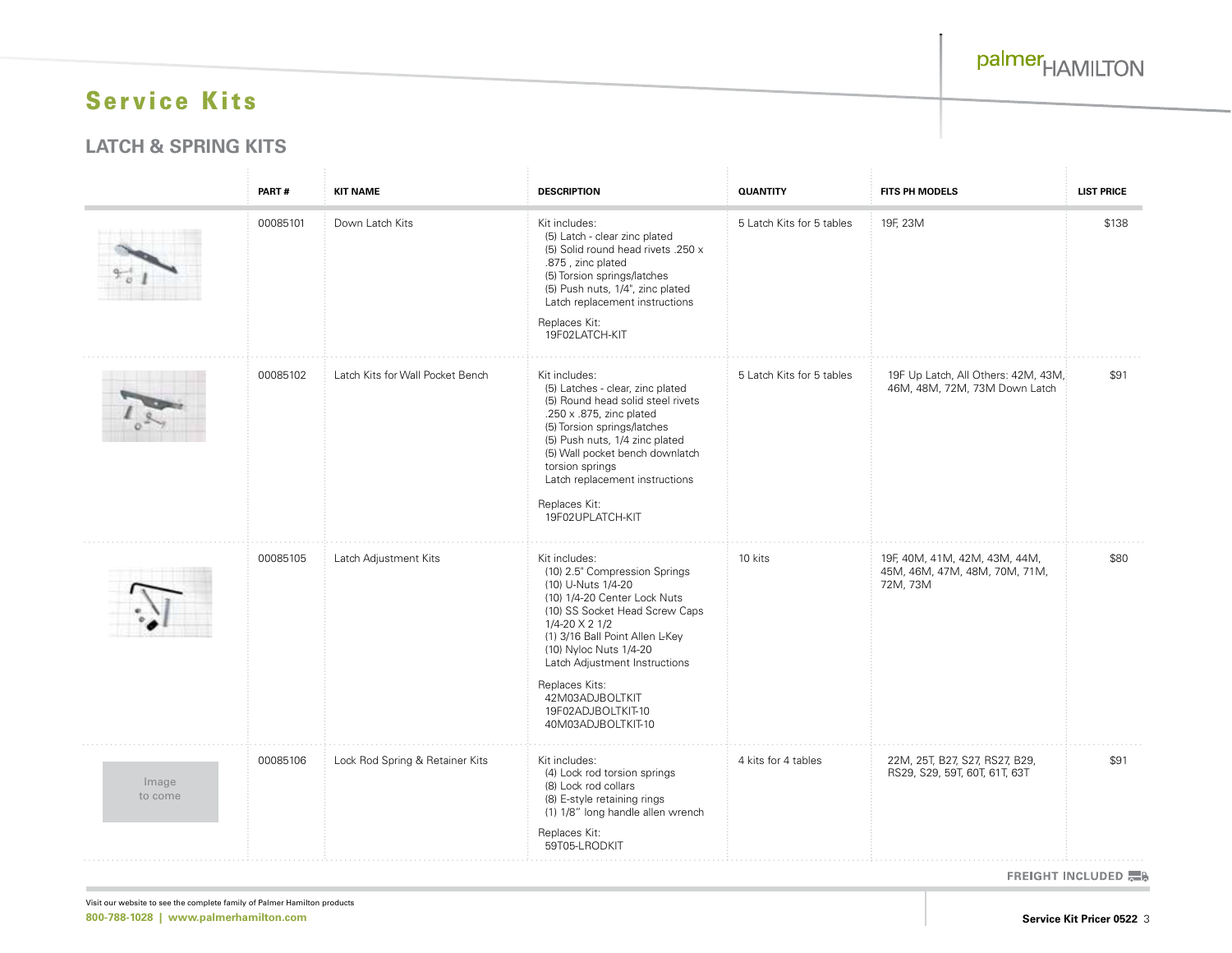#### **LATCH & SPRING KITS**

| PART#    | <b>KIT NAME</b>            | <b>DESCRIPTION</b>                                                                                                                                                                                                                                                                                                                                   | <b>QUANTITY</b>   | <b>FITS PH MODELS</b> | <b>LIST PRICE</b> |
|----------|----------------------------|------------------------------------------------------------------------------------------------------------------------------------------------------------------------------------------------------------------------------------------------------------------------------------------------------------------------------------------------------|-------------------|-----------------------|-------------------|
| 00085401 | Heavy Duty Spring Lift Kit | Kit includes:<br>(4) Hex lock nuts, 1/2-13, zinc plated<br>(6) 1/2 XP washers, .565ID 1.38OD<br>11 G A<br>(2) Hex head caps, $1/2-13 \times 41/2$ ,<br>GRADE 5, zinc plated<br>(6) UHMW washers, 1.25OD x .515ID:<br>x .06TK<br>(2) Heavy duty torsion springs<br>(2) Nuylong spacers<br>Spring kit instructions<br>Replaces Kit:<br>59T05-SPRNGKIT2 | Kit for one table | 59T, 59TV, 63T        | \$101             |

#### **WALL POCKET TABLE KITS**

| PART#    | <b>KIT NAME</b>                                                | <b>DESCRIPTION</b>                                                                                                                                                                                                                                                                                               | <b>QUANTITY</b>                         | <b>FITS PH MODELS</b>                                                 | <b>LIST PRICE</b> |
|----------|----------------------------------------------------------------|------------------------------------------------------------------------------------------------------------------------------------------------------------------------------------------------------------------------------------------------------------------------------------------------------------------|-----------------------------------------|-----------------------------------------------------------------------|-------------------|
| 00085102 | Down Latch Kits for Wall Pocket Bench                          | Kit includes:<br>(5) Latches - clear, zinc plated<br>(5) Round head solid steel rivets .250<br>x .875, zinc plated<br>(5) Torsion springs/latches<br>(5) Push nuts, 1/4 zinc plated<br>(5) Wall pocket bench downlatch<br>torsion springs<br>Latch replacement instructions<br>Replaces Kit:<br>19F02UPLATCH-KIT | 5 Latch Kits for 5 benches              | 19F, 42M, 43M, 46M, 48M, 72M,<br>73M                                  | \$91              |
| 00085103 | Close/Storage Latch Kits for Wall<br>Pocket Tables and Benches | Kit includes:<br>(5) Lock assemblies, zinc plated<br>(5) PPHSMS #12X3/4 ZP TYPE A<br>Replaces Kits:<br>40M03-STORAGELATCH-KIT<br>42M03-STORAGELATCH-KIT                                                                                                                                                          | 5 Latch Kits for 5 tables or<br>benches | 40M, 41M, 42M, 43M, 44M, 45M,<br>46M, 47M, 48M, 70M, 71M, 72M,<br>73M | \$114             |

**FREIGHT INCLUDED 票8**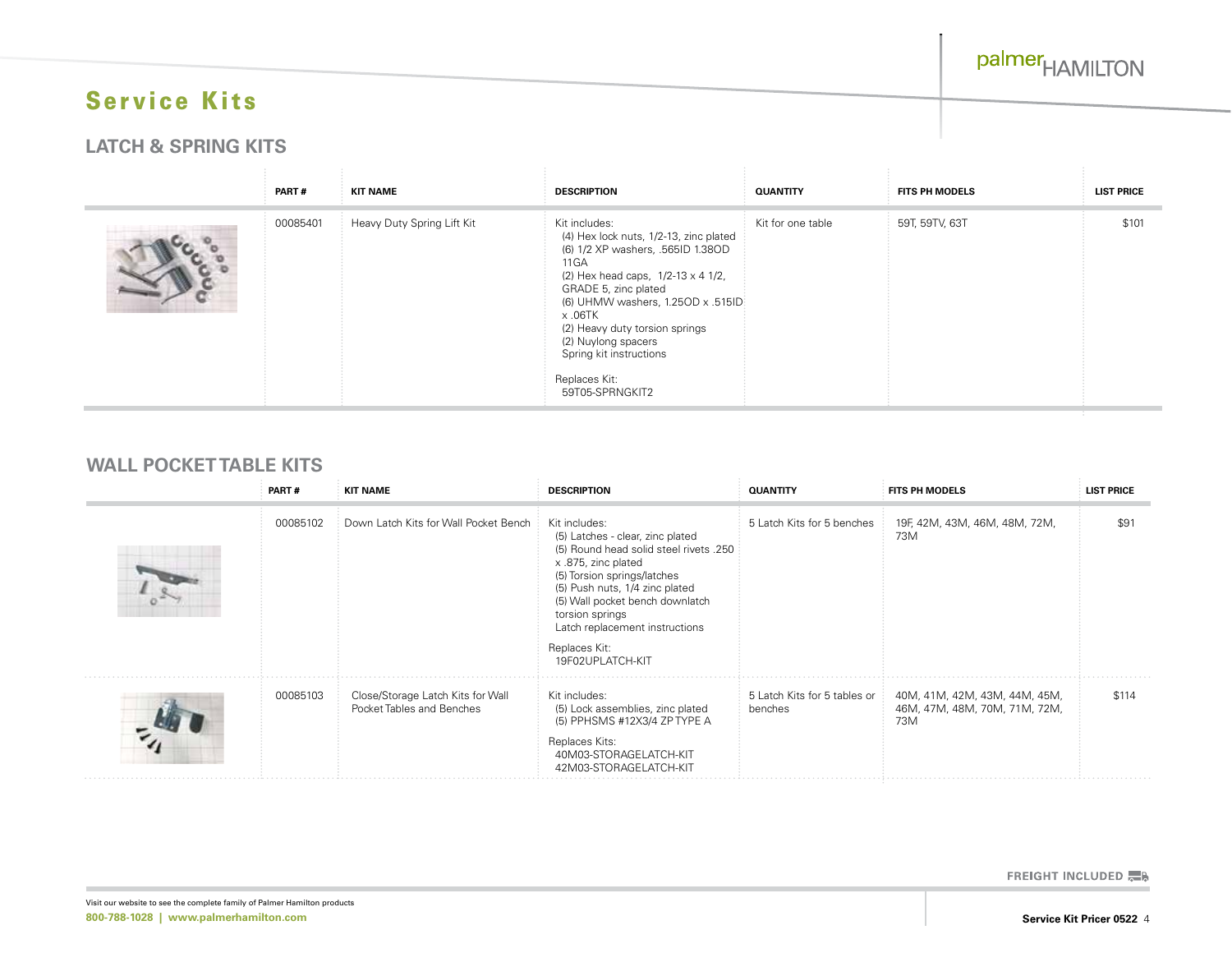palmer<sub>HAMILTON</sub>

# Service Kits

#### **WALL POCKET TABLE KITS**

|                  | PART#       | <b>KIT NAME</b>                                  | <b>DESCRIPTION</b>                                                                                                                                                                                                                                                                                                                             | <b>QUANTITY</b>           | <b>FITS PH MODELS</b>                                                                                            | <b>LIST PRICE</b> |
|------------------|-------------|--------------------------------------------------|------------------------------------------------------------------------------------------------------------------------------------------------------------------------------------------------------------------------------------------------------------------------------------------------------------------------------------------------|---------------------------|------------------------------------------------------------------------------------------------------------------|-------------------|
|                  | 00085104    | Down Latch Kits for Wall Pocket<br><b>Tables</b> | Kit includes:<br>(5) Torsion Springs/Latches<br>(5) Latches - hole at 3.105"<br>(5) Round head solid rivets, .250 X<br>.875, zinc plated steel<br>(5) Push nuts, 1/4, zinc plated<br>Replaces Kit:<br>40M03LATCH-KIT                                                                                                                           | 5 Latch Kits for 5 tables | 40M, 41M, 44M, 45M, 47M, 59M,<br>70M, 71M                                                                        | \$84              |
|                  | 00085105    | Latch Adjustment Kits                            | Kit includes:<br>(10) 2.5" Compression Springs<br>(10) U-Nuts 1/4-20<br>(10) 1/4-20 Center Lock Nuts<br>(10) SS Socket Head Screw Caps<br>1/4-20 X 2 1/2<br>(1) 3/16 Ball Point Allen L-Key<br>(10) Nyloc Nuts 1/4-20 1/3/01<br>Latch Adjustment Instructions<br>Replaces Kits:<br>42M03ADJBOLTKIT<br>19F02ADJBOLTKIT-10<br>40M03ADJBOLTKIT-10 | 10 kits                   | 19F, 40M, 41M, 42M, 43M, 44M,<br>45M, 46M, 47M, 48M, 70M, 71M,<br>72M, 73M                                       | \$80              |
| Image<br>to come | 00085025    | Plastic Plug Caps                                | Kit includes:<br>(24) 1.0 OD 16 gauge tube plastic<br>plug wall pocket glide                                                                                                                                                                                                                                                                   | 24 glides                 | 34F, 42M, 46M, 48M, 81R, 82R,<br>83R, 84R, 85A, 86R, 87A, 88A, 88R,<br>89R, 90R, 91A, 92A, 94R, 95R, 97R,<br>98R | \$67              |
| Image<br>to come | 99F051Z1-03 | Pocket Release Handle                            | Kit includes:<br>(1) GOLF CLUB ASM WELDED<br>(2) TUBNG INSRT 1.25 16GA (PLUG)<br>(1) 3/16 Ball Point Allen L-Key<br>Maintenance and Operating<br>Instructions<br>Replaces Kit:<br>99F051Z1-03                                                                                                                                                  |                           | 40M, 41M, 42M, 43M, 44M, 45M,<br>46M, 47M, 48M, 70M, 71M, 72M,<br>73M                                            | \$159             |
|                  | 00085502    | Keys for Wall Pocket Table Lock                  | Kit includes:<br>(2) Keys for Wall Pocket Mullion lock<br>Replaces Kit:<br>556461                                                                                                                                                                                                                                                              | Keys for one lock         | All wall pockets, 84R, 85A, 86R,<br>87A, 88R, 89R, 90R, 91A, 92A, 93R,<br>94R, 95R, 96A, 97R, 97R                | \$75              |
|                  |             |                                                  |                                                                                                                                                                                                                                                                                                                                                |                           | <b>FREIGHT INCLUDED</b>                                                                                          |                   |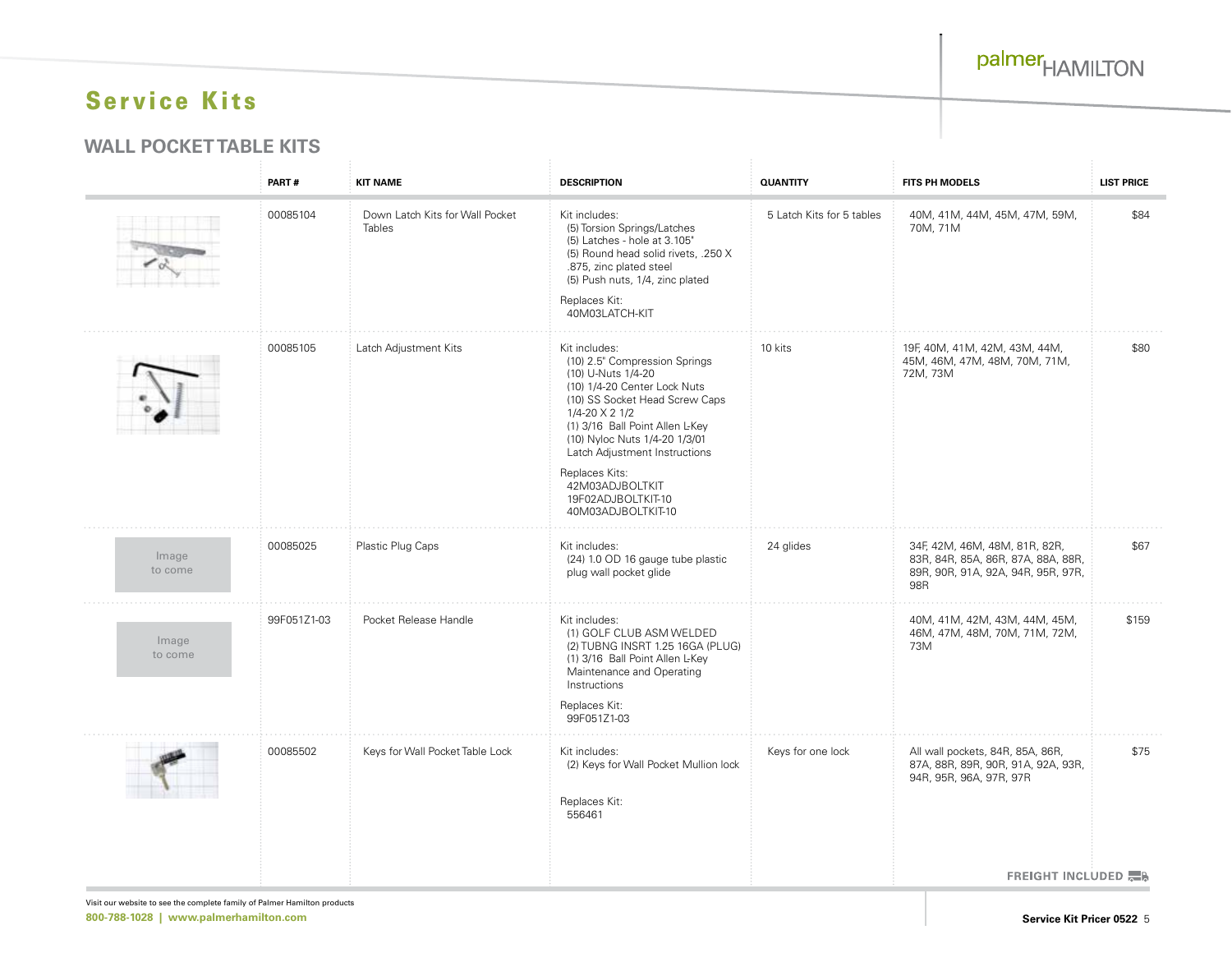# palmer<sub>HAMILTON</sub>

# Service Kits

#### **STOOLS**

These kits are avaiilable for all of our tables with plastic stools. Kit sizes are 6 or 12. All hardware needed for installation is provided with the kits.

 $\sim$  10  $\pm$ 

| <b>COLOR</b>                    | 6 STOOLS                                                                                                        | <b>12 STOOLS</b>                                                                                                 |                                          |             |                                                         |                    |
|---------------------------------|-----------------------------------------------------------------------------------------------------------------|------------------------------------------------------------------------------------------------------------------|------------------------------------------|-------------|---------------------------------------------------------|--------------------|
|                                 | Kit includes:<br>(6) Stool seat<br>(28) Plastite Screws #14 X 58 HWH 48-2 ZP<br>Stool Installation Instructions | Kit includes:<br>(12) Stool seat<br>(50) Plastite Screws #14 X 58 HWH 48-2 ZP<br>Stool Installation Instructions | heavy gauge steel plates at four points. |             | Our stools our made of polypropylene and are secured by |                    |
|                                 | <b>LIST PRICE \$139</b>                                                                                         | <b>LIST PRICE \$219</b>                                                                                          |                                          |             |                                                         |                    |
| Select Color:                   | Part Number                                                                                                     | Part Number                                                                                                      |                                          |             |                                                         |                    |
| Black                           | 99F068P7-06                                                                                                     | 99F068P7-12                                                                                                      |                                          |             |                                                         |                    |
| Navy Blue                       | 99F068NB-06                                                                                                     | 99F068NB-12                                                                                                      | Navy Blue                                | Rio Red     | <b>Bright Elementary</b><br>Red                         | Burgundy           |
| Rio Red                         | 99F068P11-06                                                                                                    | 99F068P11-12                                                                                                     |                                          |             |                                                         |                    |
| <b>Bright Elementary Red</b>    | 99F068P13-06                                                                                                    | 99F068P13-12                                                                                                     |                                          |             |                                                         |                    |
| Burgundy                        | 99F068P3-06                                                                                                     | 99F068P3-12                                                                                                      |                                          |             |                                                         |                    |
| <b>Bright Elementary Blue</b>   | 99F068P14-06                                                                                                    | 99F068P14-12                                                                                                     |                                          |             |                                                         |                    |
| Denim                           | 99F068P16-06                                                                                                    | 99F068P16-12                                                                                                     | <b>Bright</b>                            | Denim       | Purple                                                  | <b>Marine Blue</b> |
| Purple                          | 99F068P17-06                                                                                                    | 99F068P17-12                                                                                                     | <b>Elementary Blue</b>                   |             |                                                         |                    |
| Marine Blue                     | 99F068P5-06                                                                                                     | 99F068P5-12                                                                                                      |                                          |             |                                                         |                    |
| Spruce                          | 99F068P15-06                                                                                                    | 99F068P15-12                                                                                                     |                                          |             |                                                         |                    |
| Kelly Green                     | 99F068P12-06                                                                                                    | 99F068P12-12                                                                                                     |                                          |             |                                                         |                    |
| Hunter Green                    | 99F068P10-06                                                                                                    | 99F068P10-12                                                                                                     | Spruce                                   | Kelly Green | <b>Hunter Green</b>                                     | Sand               |
| Sand                            | 99F068P2-06                                                                                                     | 99F068P2-12                                                                                                      |                                          |             |                                                         |                    |
| <b>Bright Elementary Yellow</b> | 99F068P09-06                                                                                                    | 99F068P09-12                                                                                                     |                                          |             |                                                         |                    |
| Orange                          | 99F068P18-06                                                                                                    | 99F068P18-12                                                                                                     |                                          |             |                                                         |                    |
| Gray                            | 99F068P4-06                                                                                                     | 99F068P4-12                                                                                                      |                                          |             |                                                         |                    |
| Lava                            | 99F068P8-06                                                                                                     | 99F068P8-12                                                                                                      |                                          |             |                                                         |                    |
|                                 |                                                                                                                 |                                                                                                                  | <b>Bright Elementary</b><br>Yellow       | Orange      | Gray                                                    | Lava               |
|                                 |                                                                                                                 |                                                                                                                  |                                          |             |                                                         |                    |



**FREIGHT INCLUDED 黑**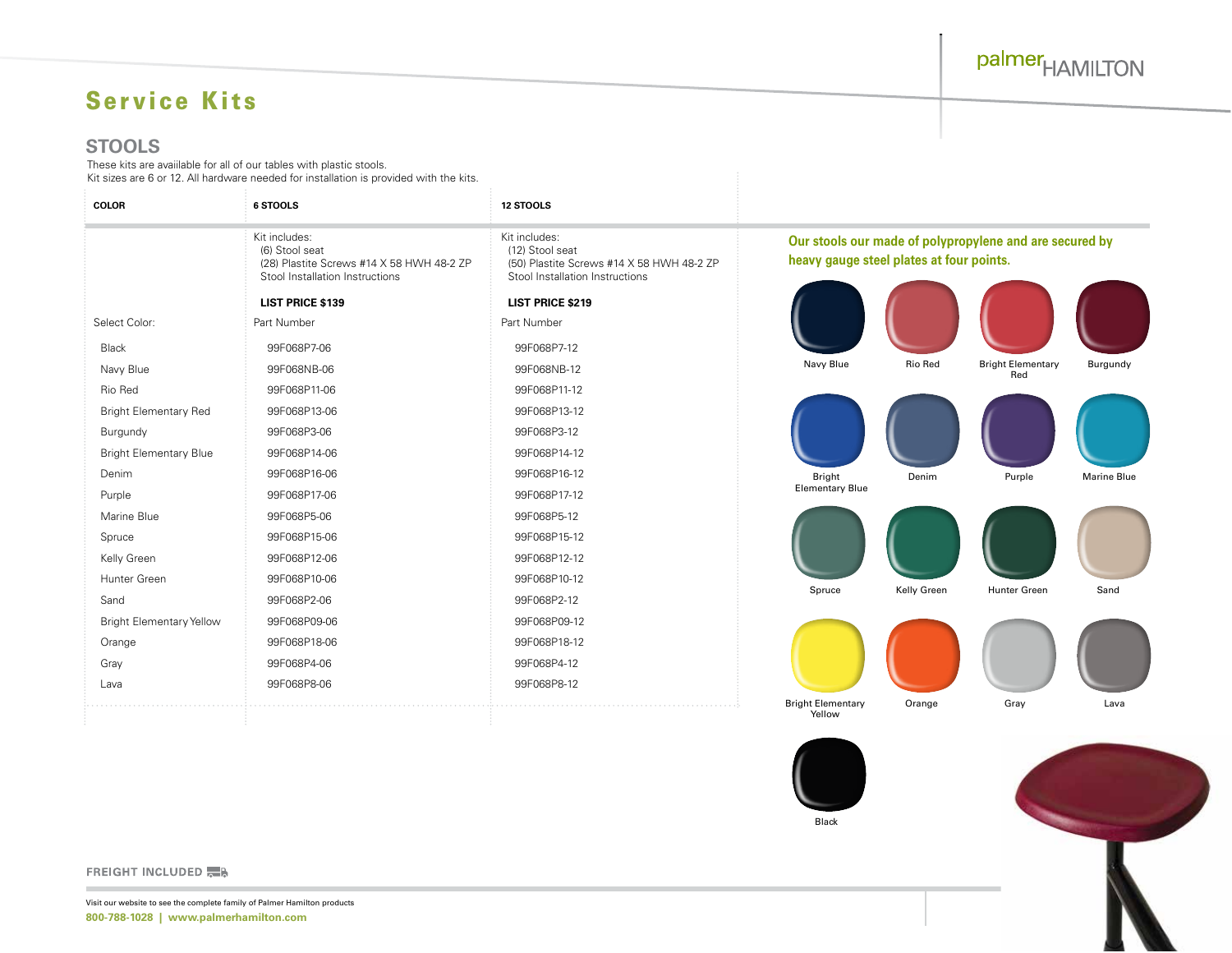#### **STOOLS & SEATS**

|                  | PART#    | KIT NAME                      | <b>DESCRIPTION</b>                                                                                                                       | <b>QUANTITY</b>       | FITS PH MODELS                                   | <b>LIST PRICE</b> |
|------------------|----------|-------------------------------|------------------------------------------------------------------------------------------------------------------------------------------|-----------------------|--------------------------------------------------|-------------------|
| Image<br>to come | 00085201 | Wooden Butcher Block Stools   | Kit includes:<br>(2) Stool seat<br>(8) PPHQS #12X1 TYPE 17 zinc plated<br>(8) Flat washers, .25 ID X 1.00 OD<br>zinc plated              | 2 seats               | Rally                                            | \$311             |
| Image<br>to come | 00085202 | 60 Degree Square Swivel Mount | Kit includes:<br>(1) 60° Square swivel mount, top and<br>bottom plate<br>(4) 1/4-20 Nylock nuts<br>(8) Washers<br>(4) 1/4-20 x 3/4 bolts | 1 mount plus hardware | Covey (alloys seat to swivel for easy<br>access) | \$159             |
|                  |          |                               |                                                                                                                                          |                       |                                                  |                   |
|                  |          |                               |                                                                                                                                          |                       |                                                  |                   |
|                  |          |                               |                                                                                                                                          |                       |                                                  |                   |
|                  |          |                               |                                                                                                                                          |                       |                                                  |                   |
|                  |          |                               |                                                                                                                                          |                       |                                                  |                   |
|                  |          |                               |                                                                                                                                          |                       |                                                  |                   |
|                  |          |                               |                                                                                                                                          |                       |                                                  |                   |
|                  |          |                               |                                                                                                                                          |                       |                                                  |                   |
|                  |          |                               |                                                                                                                                          |                       |                                                  |                   |
|                  |          |                               |                                                                                                                                          |                       | FREIGHT INCLUDED                                 |                   |